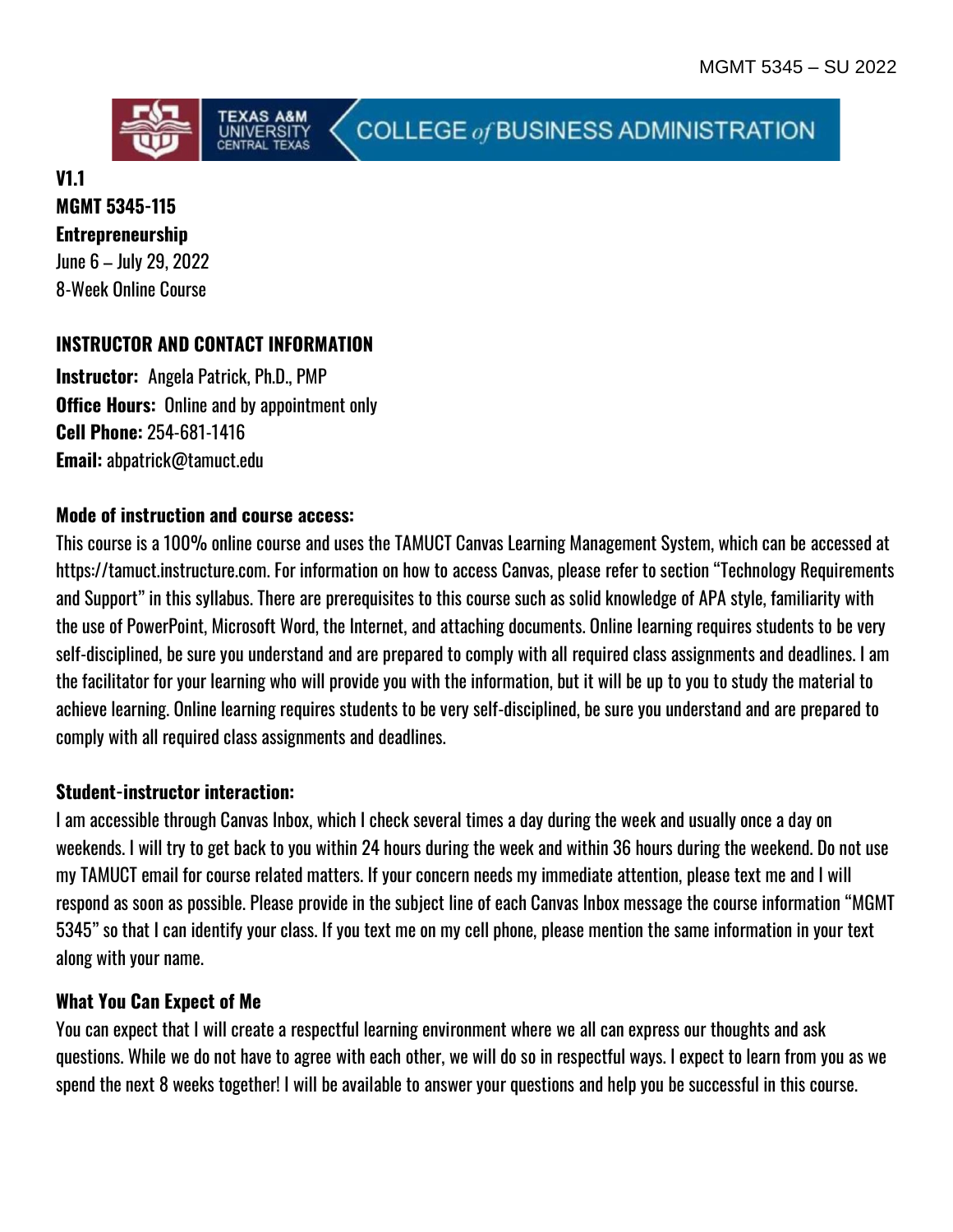### **SAFEZONE**

**Emergency Warning System for Texas A&M University-Central Texas**: SafeZone provides a public safety application that gives you the ability to call for help with the push of a button. It also provides Texas A&M University-Central Texas the ability to communicate emergency information quickly via push notifications, email, and text messages. All students automatically receive email and text messages via their myCT accounts.

Downloading SafeZone allows access to push notifications and enables you to connect directly for help through the app.

You can download SafeZone from the app store and use your myCT credentials to log in. If you would like more information, you can visit the [SafeZone](http://www.safezoneapp.com/) website [www.safezoneapp.com].

To register SafeZone on your phone, please follow these 3 easy steps:

- 1. Download the SafeZone App from your phone store using the link below:
	- $\circ$  [iPhone/iPad:](https://apps.apple.com/app/safezone/id533054756) [https://apps.apple.com/app/safezone/id533054756]
	- o [Android Phone / Tablet](https://play.google.com/store/apps/details?id=com.criticalarc.safezoneapp) [https://play.google.com/store/apps/details?id=com.criticalarc.safezoneapp]
- 2. Launch the app and enter your myCT email address (e.g. {name}@tamuct.edu)
- **3.** Complete your profile and accept the terms of service

### **COURSE INFORMATION**



Life's too short to build something nobody wants - Ash Maurya, Running Lean

Customers don't care about your solution. They care about their problems. – Dave McClure, 500 Startups

The only way to win is to learn faster than anyone else – Eric Ries, Lean Startup

You don't learn until you launch – Dan Norris, 7 Day Startup

"Some men see things as they are and say, why. I dream things that never were and say, why not" – George Bernard Shaw

The way to empower people is by creating an environment where they naturally start making decisions for themselves. That's true empowerment. Leaving space, creating trust, and having the full faith that someone else will rise to the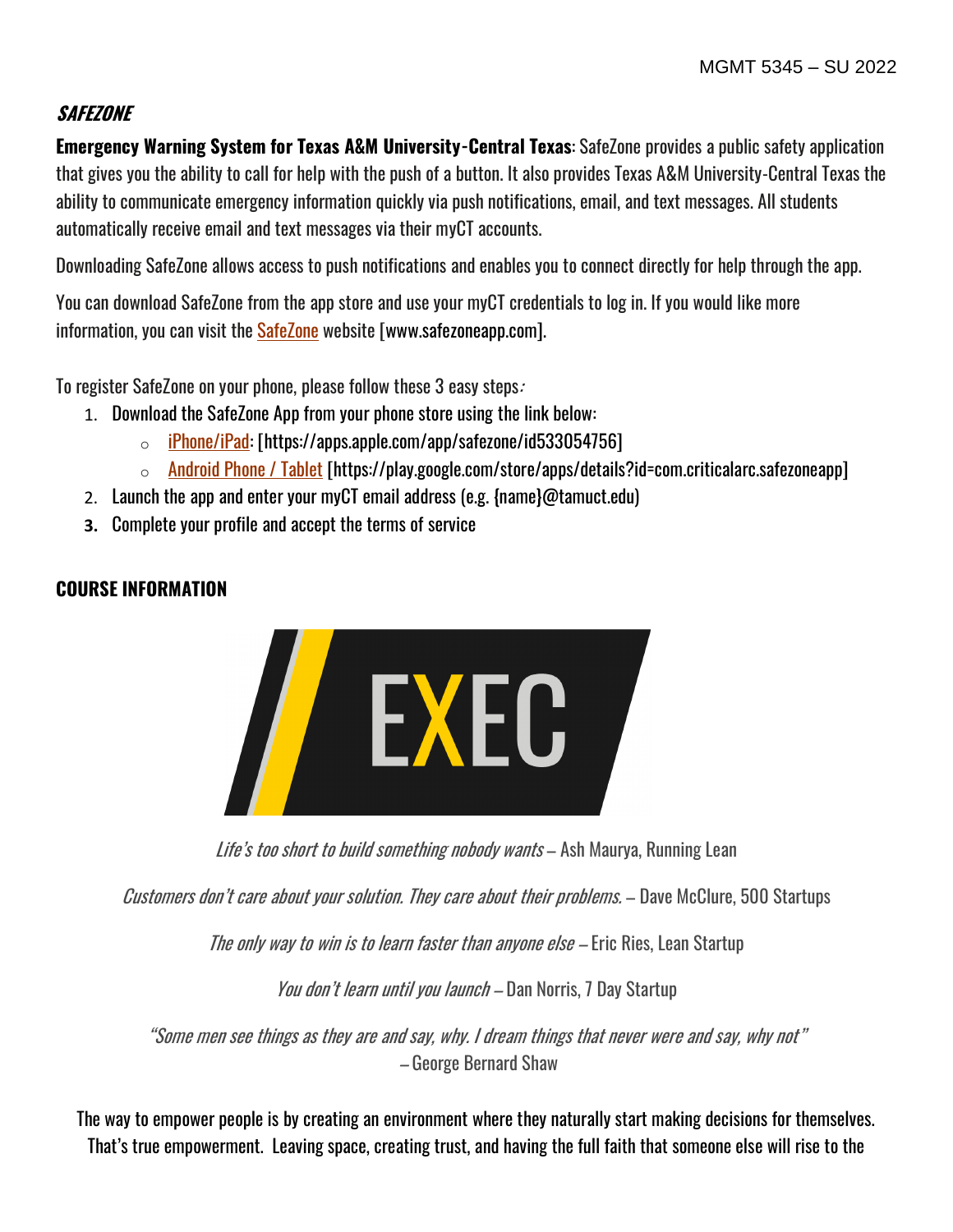### challenge **themselves**. – Jason Fried, 37Signals

**In this Class...**

### **You Will Be Tested**

...but there are **no** tests.

### **You Will Learn**

...but there are **no** lectures.

# **You Will Start a Company**

...but this class **is not** about starting companies

**This Class is About...**

# **Building Your Entrepreneurial Skills**

In this class, you will develop skills that will enable you to thrive in your professional life. This is an exciting opportunity to make the most of your collegiate career and set yourself up for your professional career.

But the skills you acquire in this class won't come easy, nor will they come in a form you may be used to from other classes. These skills:

- ...don't come from listening to lectures
- ...don't come from regurgitating facts for tests
- ...don't come from phoning it in or floating by on your raw intelligence

The only way to develop these skills is from:

● Real...hard...work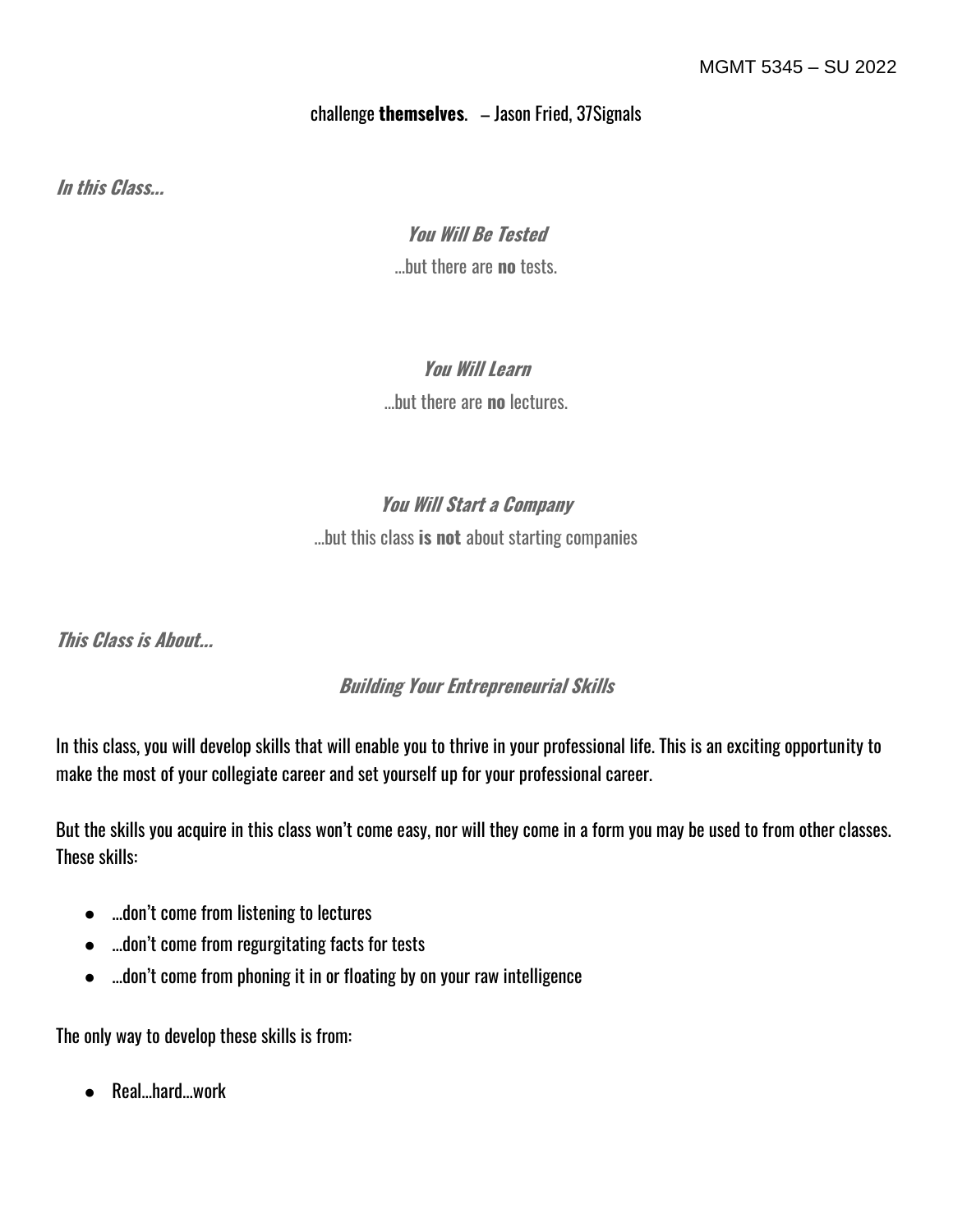Just like you can't become great at playing an instrument by just reading about it, you can't become an innovative professional by reading about it. You must experience and practice, and practice, and **practice** before you master new skills.

In this class, you'll get the opportunity to master:

- Embracing failure: you will fail in this class, many times and in many ways. You will learn not only how to stop fearing failure, but how to embrace it.
- Talking to People: In particular, you'll learn about how to talk to people about the things that matter to them and how to connect with people on an emotional level that provides deeper connections.
- Risk-Taking: *you will have the chance to set your ideas, opinions and actions free to be prone to criticism and* debate. You can experiment with different ideas and different approaches and jump out of your comfort zone.
- Collaboration: you will not succeed by yourself, so we will create a synergy station by having open conversations
- Communication: you will practice, develop and share effective, clear, persuasive written, oral, and presentation communication
- Curiosity: this class, this semester and thus your experience, is a mystery. You must imagine it, and should do so by asking questions and making small bets.
- Critical thinking: you can suspend judgment, maintain a healthy skepticism, and exercise an open mind. In other words, you'll be able to examine, interrogate, and investigate.
- Creative thinking: you have choices in what ideas and learning to pursue and how to pursue it, although it should be some combination of generating many unique ideas and then combining those ideas into the best result. You will learn best by envisioning and doing tasks you enjoy that only you could come up with
- Innovation: you have the opportunity to apply your creative energy by turning your ideas into reality

#### **Your Opportunities**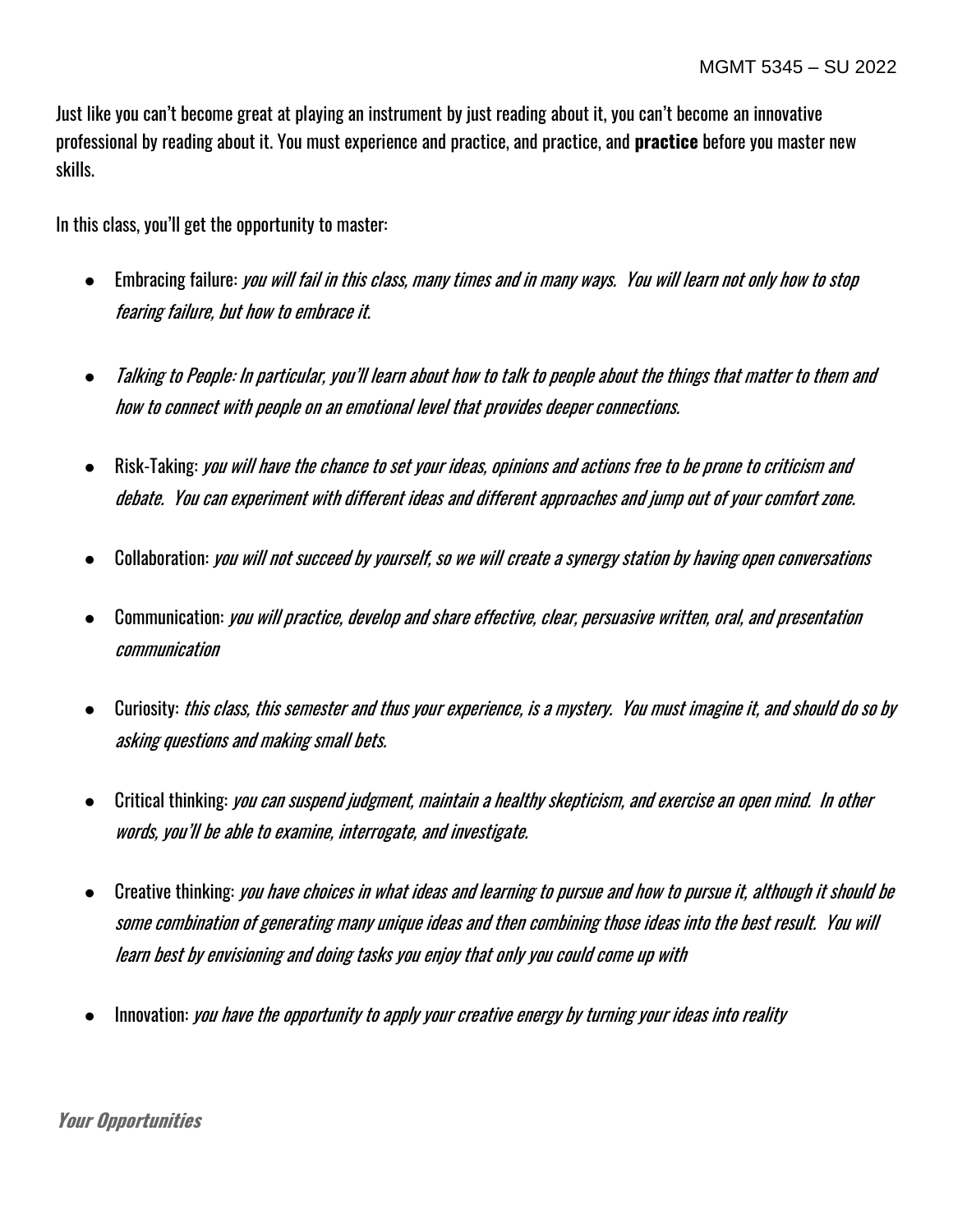- You engage in meaningful learning
	- $\circ$  You must care deeply about the issues involved in your thinking
	- $\circ$  You will have ample opportunity to apply learning to problems that are meaningful to you
- You provoke your imagination
	- Nothing is off limits (except of course anything considered "illegal" by the university or law enforcement communities)
	- You can explore all possibilities and develop and compare any and all solutions
	- $\circ$  You can understand the implications and consequences of real-world choices
- You ask *your* questions
	- $\circ$  Questions help construct knowledge; they point to the holes in our memory structures and are critical for indexing the information that we obtain when we develop an answer for the inquiry
	- $\circ$  People learn deeply when they are trying to solve problems or answer questions which they find important, intriguing, or beautiful
	- $\circ$  We ultimately cannot learn until the right questions are asked
- You try, you can fail, and you succeed
- You start your own business
	- $\circ$  I will provide you tremendous resources you choose how to leverage them to make the most of this experience

Our task today is to find singular ways to create the new things that will make the future not just different, but better. The essential first step is to think for yourself. Only by seeing our world anew, as fresh and strange as it was to the ancients who saw it first, can we both re-create it and preserve it for the future - Peter Thiel "Zero to One"

#### **Required Resources**

You must purchase a copy of ExEC, an entrepreneurship toolkit we'll use during this class. You'll get lifetime access to the tools within ExEC, so you can use them anytime in the future if you decide to start a company.

You can either purchase ExEC here: <https://teachinge.org/exec/product/exec-for-professor-patrick/>

### **INTRODUCTORY STEPS TO TAKE**

- 1. [Get inspired!](http://bit.ly/1nMP8Pa) and learn about the [mindset](http://www.apple.com/) we will work to develop.
- 2. Begin to develop an impactful business concept that you can make a reality in @10 weeks. How do you do this? PLEASE don't take the easy road – that's a lame choice. Instead, identify a problem someone has and how you can solve it. Think of what you already have that you can use. Be curious; ask questions (of anyone, *myself*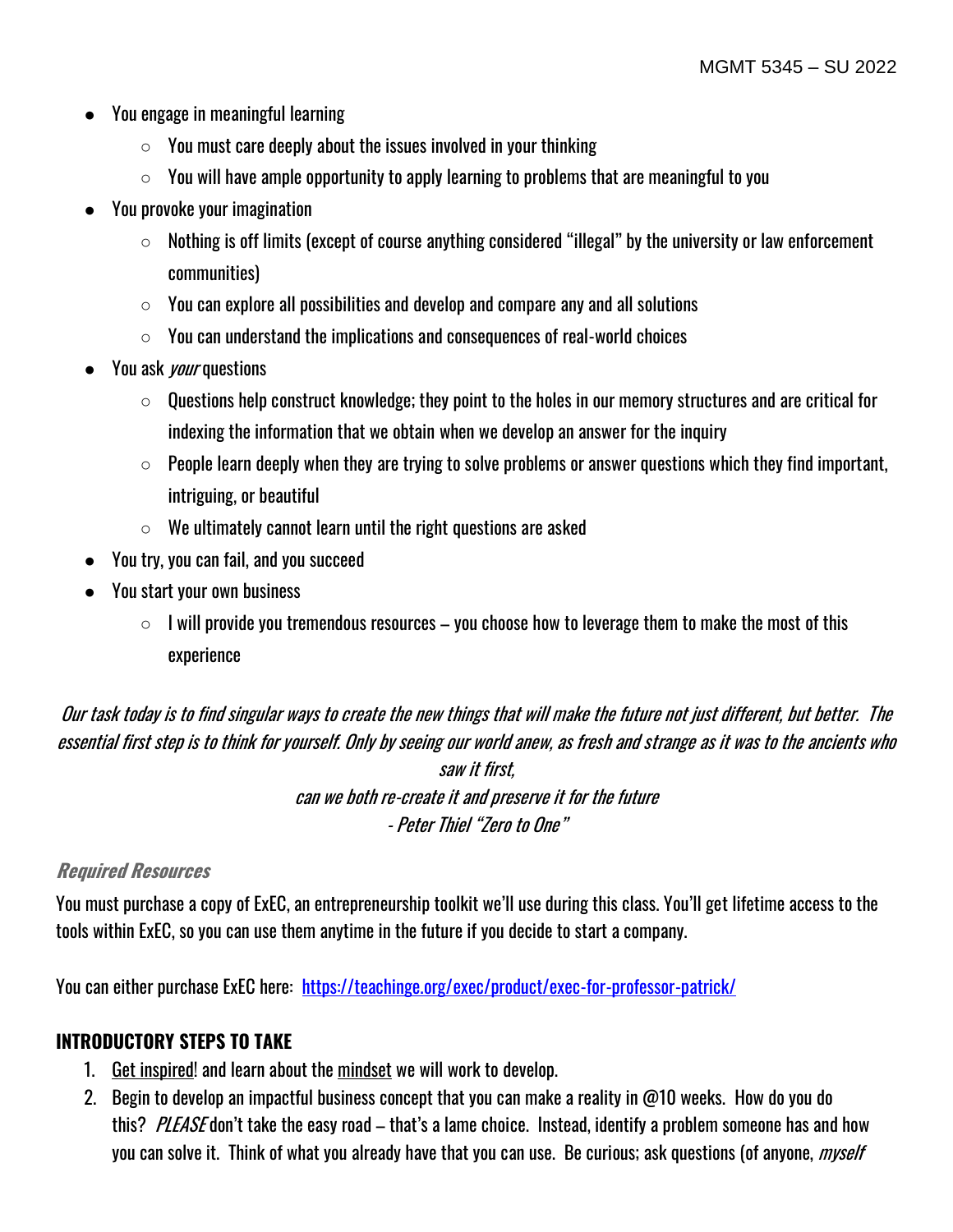included). Rather than work forward from technology or a complex strategy, work backward from the needs of the customers and build the simplest product possible.

Need some inspiration? [Here](http://bit.ly/1SEau3S) is a good video for that. Not doing it for you? Here are two more: <http://bit.ly/1GKh2qe> and [http://bit.ly/1H6DryP.](http://bit.ly/1H6DryP)  And a couple more: <http://bit.ly/13H9mGr> and [http://bit.ly/1kc9IZN.](http://bit.ly/1kc9IZN)

# **Your dreams are possible. Your dreams are doable. I'll help you get started if you engage.**

# **MY PROMISE TO YOU**

- I will take you seriously and will always believe in your ability to achieve
- You will own your own experience; you drive the bus, I am just a tour guide
- If you jump in, this course will help you answer (at least!) three questions about yourself:
	- $\circ$  "What makes me special?"
	- $\circ$  "Do I have what it takes to be an entrepreneur?"
	- $\circ$  "Do I want to be an entrepreneur?"

# **OUR CONVERSATION**

- How will we understand the nature and progress of our learning?
	- $\circ$  You learn at your own pace the choice is yours because all the material is at your fingertips from day one.
	- $\circ$  I will confront you with real-world problems and encourage you to grapple with these issues. I invite you to enhance our learning environment by unleashing your real-world problems and questions.
	- $\circ$  I will ask for your expectations, communicate mine, and we will reconcile those
	- $\circ$  My goal is to help you examine and assess your own learning and thinking, and to help you learn more effectively, analytically, and actively.
		- We will develop authentic tasks to arouse our creativity, and challenge us to rethink our assumptions and examine our mental models of reality
		- We will create a safe environment in which we can try, fail, receive feedback, try again, and succeed!

### **THE NITTY GRITTY**

- The overall goal of this course:
	- $\circ$  Acquire skills and tools necessary to recognize an opportunity, engage with customers, and design and execute a business model around that opportunity that meets real customer needs
- The final deliverable:
	- $\circ$  Authentic sales (or pre-sales) from strangers
		- If you are developing a physical product, you should have ( $at$  least) a physical prototype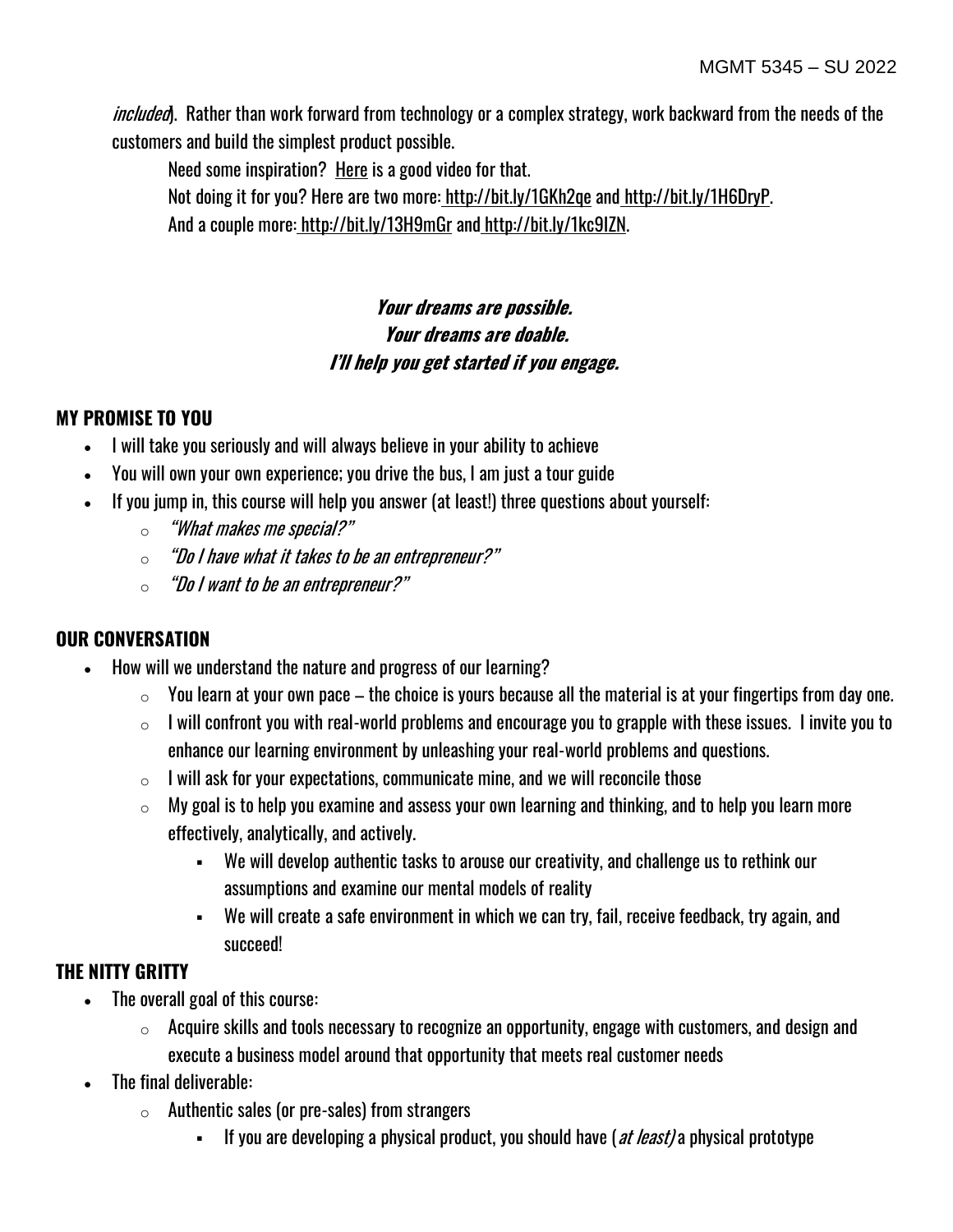- **•** If you are developing a web product, you should have (*at least)* customers using it
- The learning objectives of this course:
	- $\circ$  Identify and evaluate potential business opportunities in the marketplace
	- $\circ$  Develop hypotheses and execute experiments to test start-up business model elements
	- $\circ$  Gather primary and secondary market research to draw conclusions about hypotheses and make appropriate business model pivots
	- $\circ$  Communicate a new venture story effectively to others
- To effectively accomplish these objectives, I invite you to answer (at least) these questions:
	- $\circ$  "Is this idea feasible?"
	- $\circ$  "Do people want this?"
	- $\circ$  "How much will they pay for this?"
	- o "What does it cost to acquire customers?"
	- $\circ$  "What is the market size?"

**Assignments:** There will be several homework assignments in this class that can be accessed via the modules tab in Canvas

| <b>Gradebook</b>                            |        |  |  |
|---------------------------------------------|--------|--|--|
| Assignment                                  | Points |  |  |
| <b>Reflection Group Meeting Notes</b>       | 5      |  |  |
| Submission #1: My Class Goals               | 5      |  |  |
| Submission #3: Early Adopters Check-In      | 16     |  |  |
| Customer Interviews: What To Ask            | 4      |  |  |
| Discussion: Surveys vs Interviews           | 4      |  |  |
| Submission #4: Customer Interviews Check-In | 28     |  |  |
| Submission #5: Experiment Design Check-in   | 20     |  |  |
| <b>Process Pitch</b>                        | 15     |  |  |
| Submission #6: Your Process Reflection      | 27     |  |  |
| Total                                       | 124    |  |  |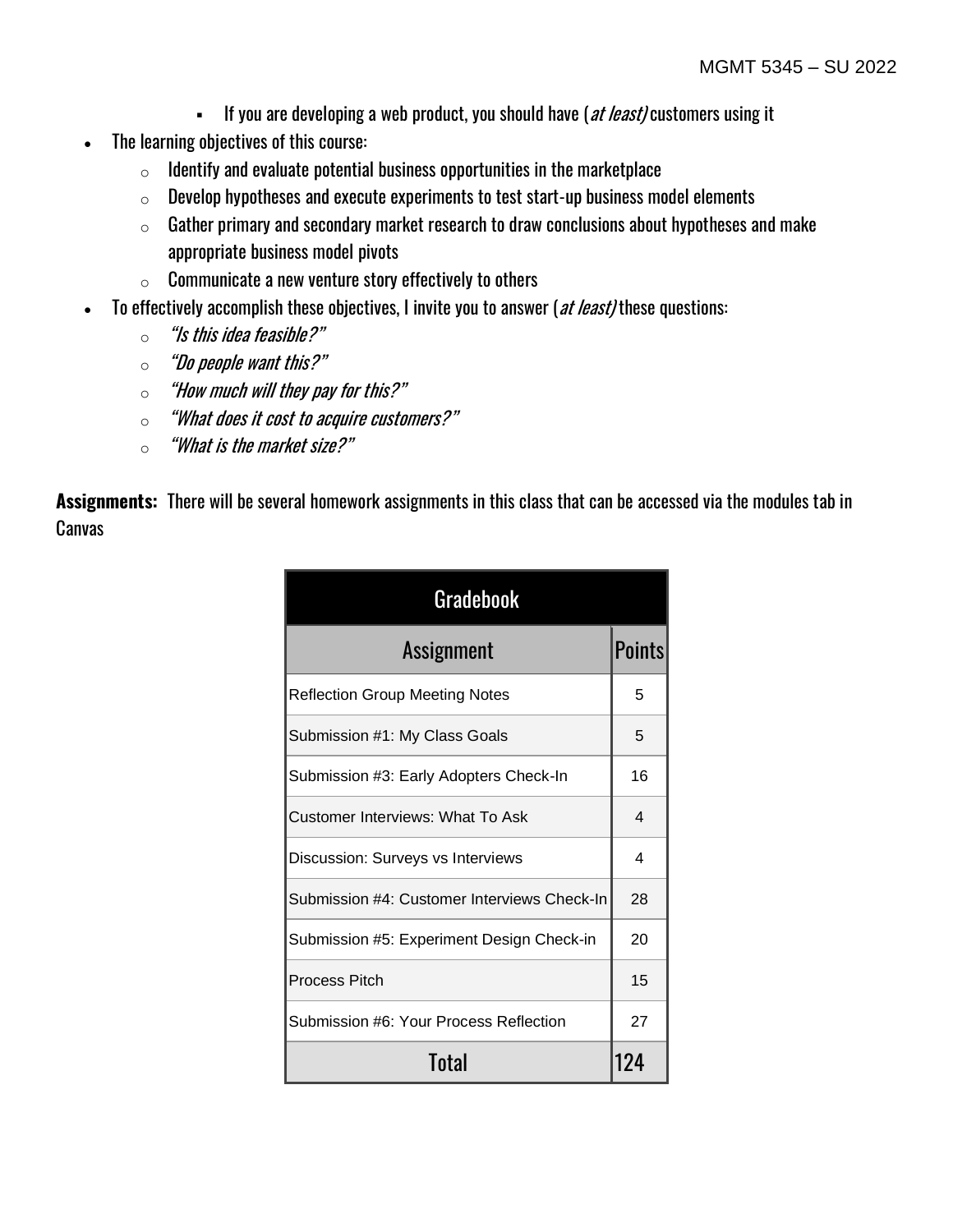### **GRADING POINTS AND POLICIES**

**Percentage of each assignment as it contributes to your final grade:**

| <b>Letter Grade</b> | <b>Equals</b> | <b>From</b> | To  |
|---------------------|---------------|-------------|-----|
|                     |               | 112         | 124 |
|                     |               | 99          | 111 |
|                     |               |             | 98  |
|                     |               | 74          | 86  |
|                     |               |             | 73  |

#### **Course Grades are assigned as follows:**

**a.Grading Policy:** Minimum points required for a specific course grade are noted on the above table.

**b.Posting of Grades:** All student grades will be posted in the Canvas grade book and students should monitor their grading status through this tool. Grades for Exams will be posted the day after the availability period has expired. Grades for longer Written Assignments will be posted within one week from the due date.

#### **Evaluation of Work:**

**a.** Performance is excellent and stands out due to sharp insight into material and discussion of many sides of an issue. Submitted work is well articulated and logically and clearly written. "A" work indicates an example for others to follow.

**b.** Performance is above the minimum requirements with an insight into the material at a level considered to be good to very good. Submitted work is of high quality. A "B" is considered a high grade

| <b>Online: 8 Week Asynchronous Schedule</b> |                                             |                                                                        |                                                                             |
|---------------------------------------------|---------------------------------------------|------------------------------------------------------------------------|-----------------------------------------------------------------------------|
| <b>Skill</b>                                | <b>Edit</b><br><b>Dates</b><br><b>Notes</b> | Lesson                                                                 | <b>Students Complete After Lesson</b><br><b>Full Details in LMS</b>         |
| Growth<br><b>Mindset</b>                    | $6/6 -$<br>Mon                              | <b>Fear, Curiosity &amp; Failure</b>                                   | Module 1                                                                    |
|                                             |                                             | Help all students see the value of<br>entrepreneurship, iteration, and | 1. How to Succed in this Class (5)<br>min)<br>2. Get Access to ExEC (5 min) |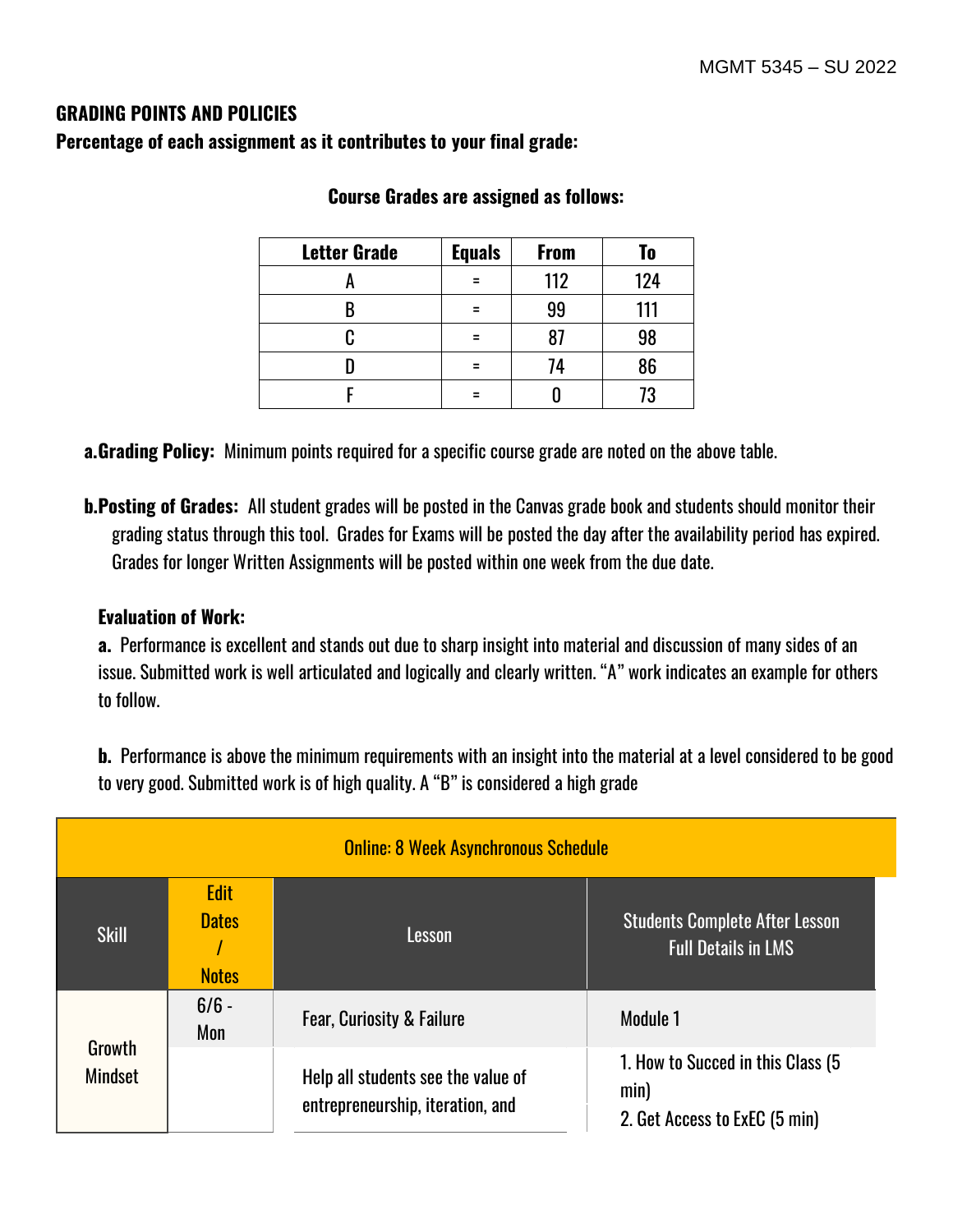|                                      |                 | failure, regardless of their career<br>path.                                                                                                                                                                                  | 3. Fears and Curiosities Survey<br>$(10 \text{ min})$<br>4. Entrepreneurship Attitudes<br>Survey (10 min)<br>5. Schedule your Reflection<br>Group Meeting (5 min)                                        |
|--------------------------------------|-----------------|-------------------------------------------------------------------------------------------------------------------------------------------------------------------------------------------------------------------------------|----------------------------------------------------------------------------------------------------------------------------------------------------------------------------------------------------------|
|                                      | $6/8 -$<br>Wed  | <b>Engaging All Students</b>                                                                                                                                                                                                  | Module 2                                                                                                                                                                                                 |
|                                      |                 | Help all students to buy into this<br>course by showing how this course<br>can specifically be relevant and<br>important to them.                                                                                             | Students meet with their virtual<br><b>Reflection Groups (randomly</b><br>assigned groups of 2-3 students)<br>to reflect on their week 1<br>assignments and make new<br>connections with other students. |
|                                      | $6/13 -$<br>Mon | Hope, Challenge & Excitement                                                                                                                                                                                                  | Module 3                                                                                                                                                                                                 |
|                                      |                 | Students record their first video<br>submission, sharing their hopes,                                                                                                                                                         | <b>Watch Fear and Curiosity</b><br>Summary Video (5-10 min)                                                                                                                                              |
|                                      |                 | challenges and excitements for this<br>course.                                                                                                                                                                                | <b>Submission #1: Class Goals (30)</b><br>min)                                                                                                                                                           |
|                                      | $6/15 -$        | Idea generation                                                                                                                                                                                                               | Module 4                                                                                                                                                                                                 |
| <b>Ideation</b><br><b>Generation</b> | Wed             | <b>Students identify new business</b><br>opportunities by focusing on<br>problems they could potentially solve<br>for the people they are passionate<br>about serving. Students discover the<br><b>Business Model Canvas.</b> | Watch "Who Won the \$40<br>Million Lottery Ticket?" video (5<br>$-15$ min)<br>Your Ideal Customers (45 min)<br><b>Business Model Breakdown (45)</b><br>min)                                              |
|                                      | $6/20 -$<br>Mon | <b>Finding Early Adopters</b>                                                                                                                                                                                                 | Module 5                                                                                                                                                                                                 |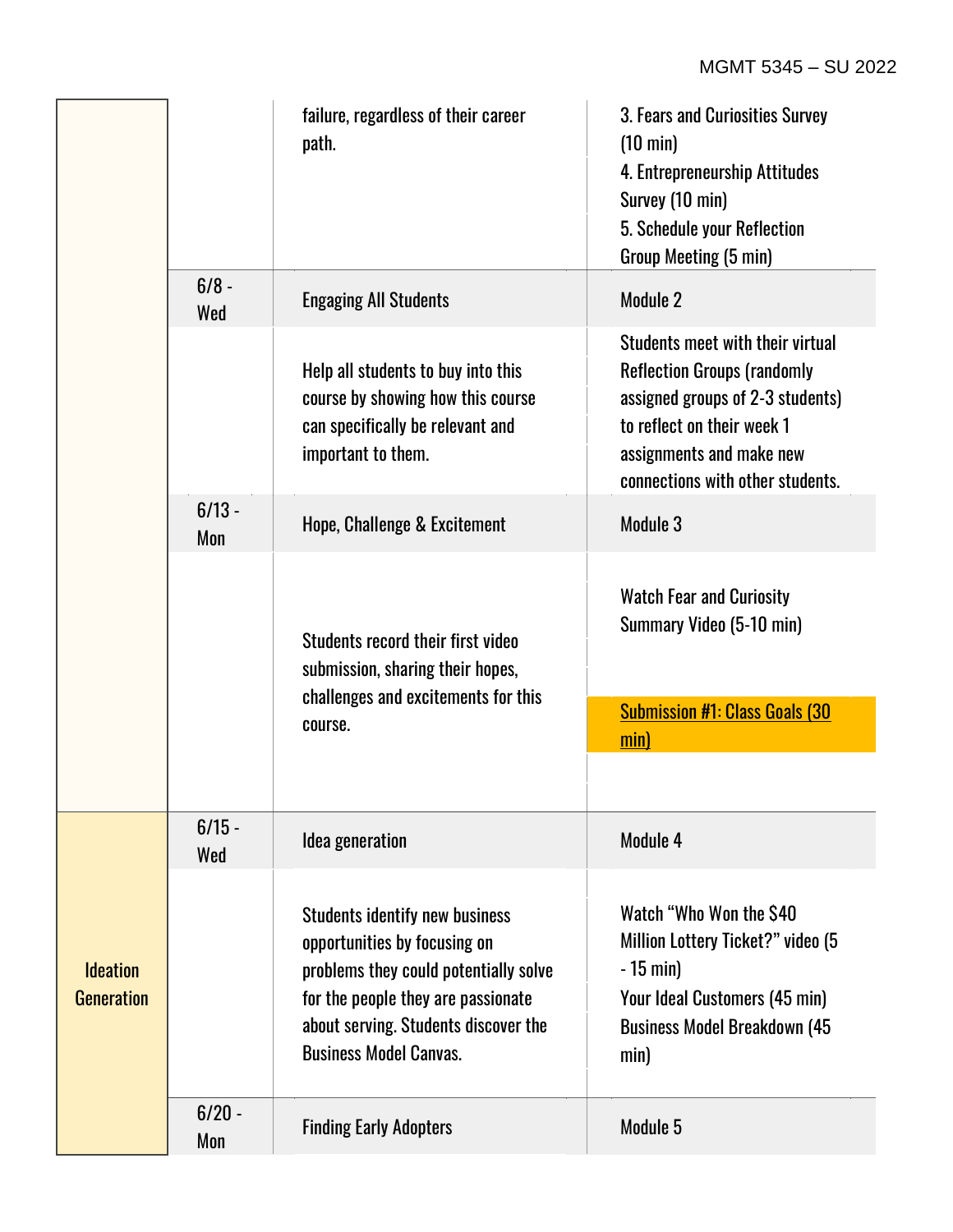|                                        |                 | <b>Students discover the Business Model</b><br>Canvas, why it's important and how<br>they'll use it.                                                                   | Who Are Early Adopters? (45<br>min)<br>Your Early Adopters (45 min)<br><b>Interviewing Action Plan (30</b><br>min)                                                                                                                                                          |
|----------------------------------------|-----------------|------------------------------------------------------------------------------------------------------------------------------------------------------------------------|-----------------------------------------------------------------------------------------------------------------------------------------------------------------------------------------------------------------------------------------------------------------------------|
|                                        | $6/22 -$<br>Wed | Validation Check-In: Who to<br>Interview                                                                                                                               | Module 6                                                                                                                                                                                                                                                                    |
|                                        |                 | Address common misconceptions or<br>challenges discovered reviewing                                                                                                    |                                                                                                                                                                                                                                                                             |
|                                        |                 | student's first round of interview<br>reflections. Work individually with                                                                                              | <b>Submission #3: Early Adopters</b><br><b>Check-In (1 hour)</b>                                                                                                                                                                                                            |
|                                        |                 | any students/pairs who need<br>additional support.                                                                                                                     |                                                                                                                                                                                                                                                                             |
| <b>Customer</b><br><b>Interviewing</b> | $6/27 -$<br>Mon | <b>What to Ask</b>                                                                                                                                                     | Module 7                                                                                                                                                                                                                                                                    |
|                                        |                 | Students experience for themselves<br>why interviews are superior to<br>surveys for problem discovery, and<br>the best questions to ask during<br>customer interviews. | <b>What to Ask During Customer</b><br>Interviews (1 hour)<br><b>Customer Interview Script (30)</b><br>min)<br><b>Classmate Interviews (2 hours)</b>                                                                                                                         |
|                                        | $6/29 -$<br>Wed | <b>First 5 Customer Interviews</b>                                                                                                                                     | Module 8                                                                                                                                                                                                                                                                    |
|                                        |                 | Students learn who are a company's<br>first customers, why are they so<br>important and develop a plan to find<br>theirs.                                              | <b>Discussion "Surveys vs</b><br>Interviews" (30 min)<br><b>Review "Your Early Adopters"</b><br>Submission Feedback (5 - 15<br>min)<br>Watch the 5 Interview<br><b>Checkpoint Overview (5 - 10</b><br>min)<br>Start Interviewing your First 5<br><b>Customers (5 hours)</b> |

à.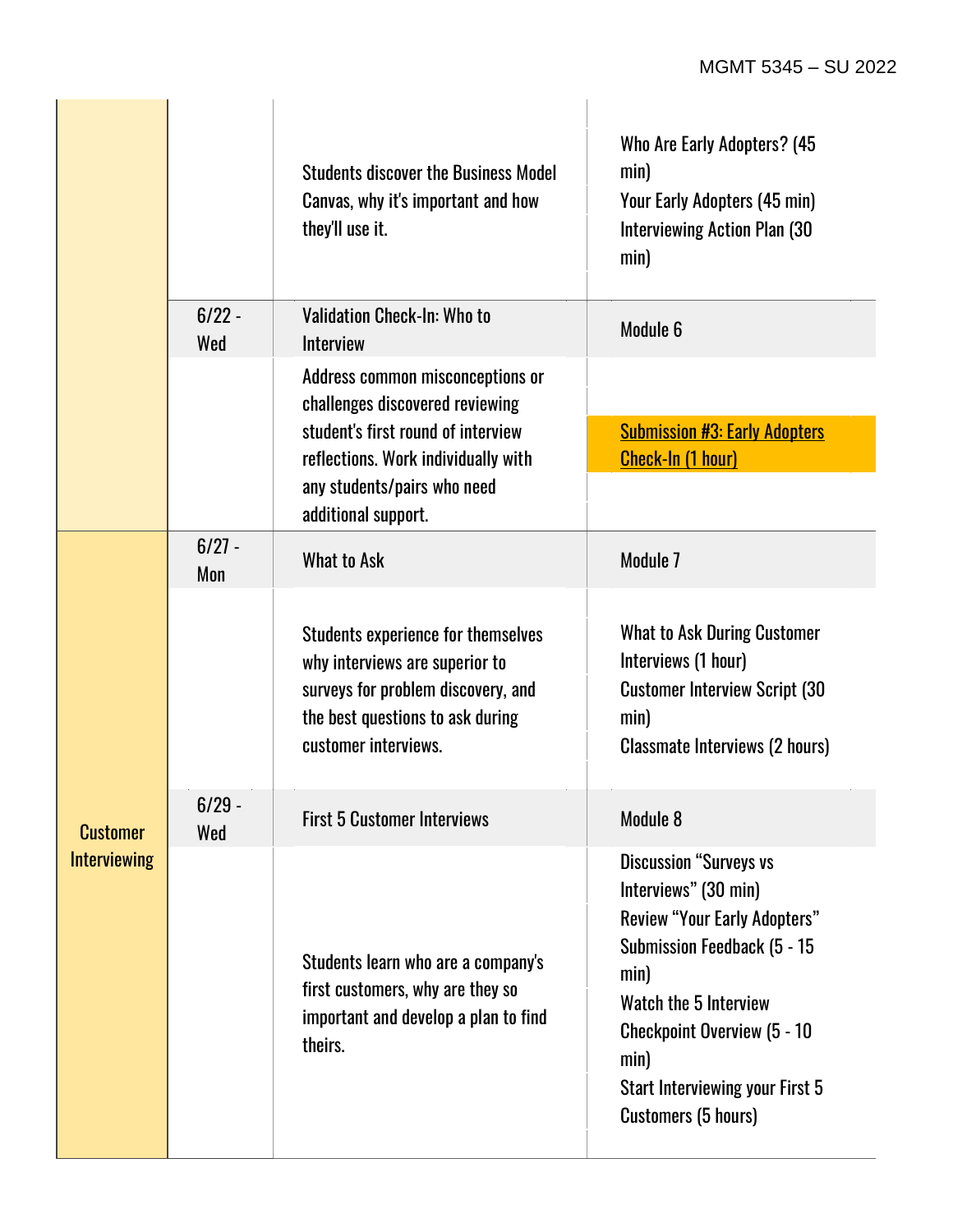#### MGMT 5345 – SU 2022

|                                                             | $7/6 -$<br>Wed  | 5-Interview Checkpoint                                                                                                                                                                                                                                  | Module 9                                                                                                               |
|-------------------------------------------------------------|-----------------|---------------------------------------------------------------------------------------------------------------------------------------------------------------------------------------------------------------------------------------------------------|------------------------------------------------------------------------------------------------------------------------|
|                                                             |                 | Students start basic customer<br>interviewing analysis to make before<br>their next set of interviews.                                                                                                                                                  | Complete a 5 Interview<br>Checkpoint (1 hour)<br><b>Submission #4: Customer</b><br><b>Interviews Check-In (1 hour)</b> |
|                                                             | $7/6 -$<br>Wed  | <b>Pivot or Persevere: Problem</b><br><b>Validation</b>                                                                                                                                                                                                 | Module 10                                                                                                              |
| <b>Problem</b><br><b>Validation</b>                         |                 | Students decide, based on their<br>interviewing results, whether they<br>have validated a problem hypothesis<br>and want to "persevere" and solve it,<br>or "pivot" to solve a different<br>problem. Teams are formed around<br>ideas that "persevere." | <b>Record presentation Pivot or</b><br><b>Persevere Presentation (1 hour)</b>                                          |
|                                                             | $7/11 -$<br>Mon | <b>Team Formation</b>                                                                                                                                                                                                                                   | Module 11                                                                                                              |
|                                                             |                 | Teams are formed around ideas that<br>"persevere."                                                                                                                                                                                                      | Form Teams (30 min)                                                                                                    |
| <b>Creativity &amp;</b><br><b>Design</b><br><b>Thinking</b> | $7/11 -$<br>Mon | <b>Creative Problem Solving</b>                                                                                                                                                                                                                         | Module 12                                                                                                              |
|                                                             |                 | <b>Students learn creativity strategies</b><br>to improve their brainstorming skills<br>and how to develop solutions and new<br>business model hypotheses based on<br>their customers' problems.                                                        | Interview Analysis (1 hour)<br>Solution Ideation (45 min)                                                              |
| <b>Financial</b>                                            | $7/13 -$<br>Wed | <b>Revenue Modeling &amp; Science of</b><br>Pricing                                                                                                                                                                                                     | Module 13                                                                                                              |
| <b>Modeling</b>                                             |                 | Students learn a dozen different ways<br>to monetize solutions, why lower                                                                                                                                                                               |                                                                                                                        |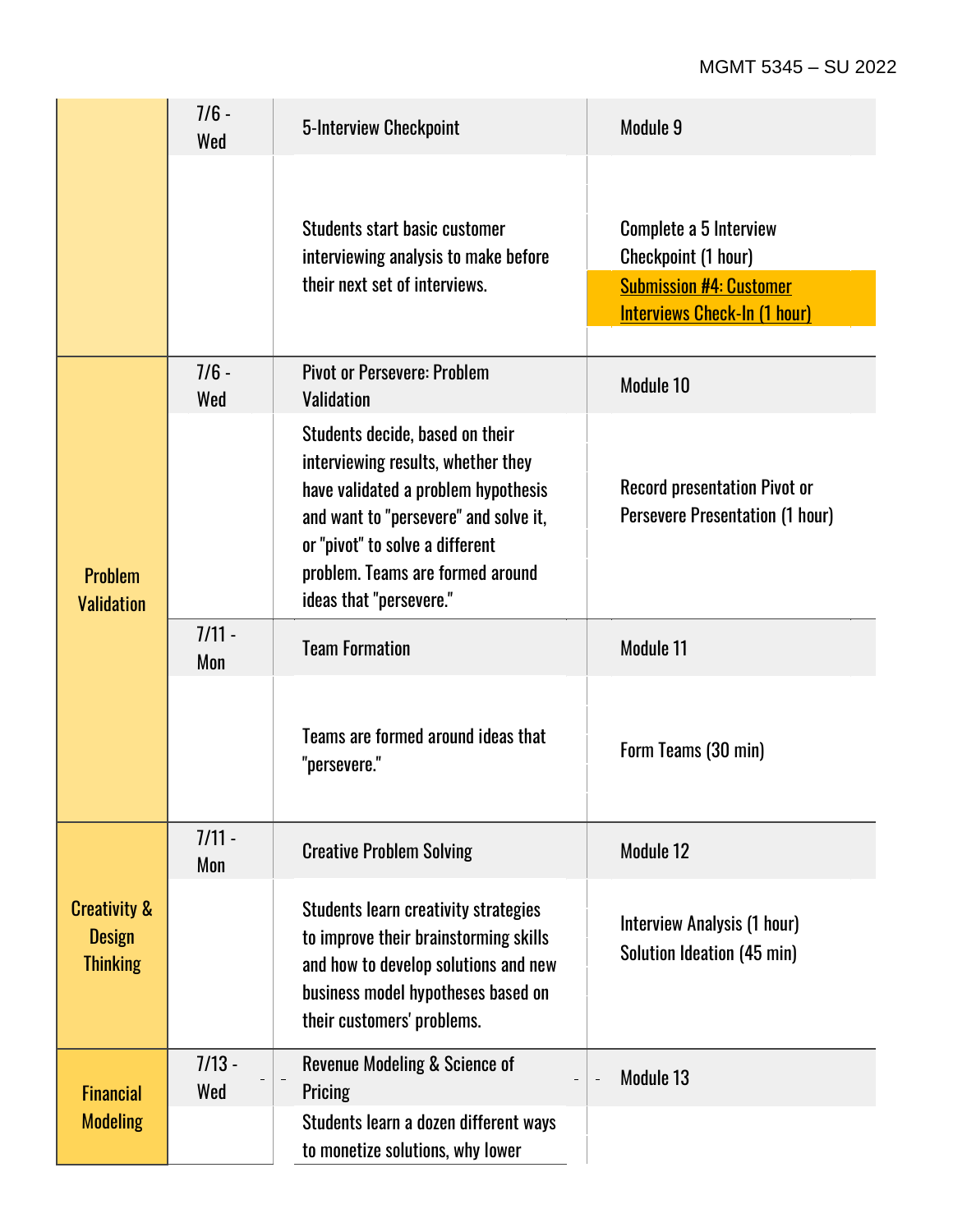|                                              |                 | prices (counter-intuitively) often<br>mean fewer sales, and how/why to<br>use anchor pricing.                                                                                         | <b>Update Business Model Canvas</b><br>$(30 \text{ min})$                                                                                                                                            |
|----------------------------------------------|-----------------|---------------------------------------------------------------------------------------------------------------------------------------------------------------------------------------|------------------------------------------------------------------------------------------------------------------------------------------------------------------------------------------------------|
| <b>MVPs &amp;</b>                            | $7/13 -$<br>Wed | What is an MVP?                                                                                                                                                                       | Module 14                                                                                                                                                                                            |
|                                              |                 | Students learn how to make their<br><b>Business Model financially</b><br>sustainable, they identify their<br>business model's riskiest<br>assumptions, and design their first<br>MVP. | <b>Financial Projection Simulator (1)</b><br>hour)<br>What is an MVP? (45 min)<br>Optimize Your Offer (30 min)<br>Experiment Design #1 (30 min)<br><b>Experiment Design Team</b><br>Meeting (1 hour) |
| <b>Prototypes</b>                            | $7/18 -$<br>Mon | <b>Validation Check-In - Experiment</b><br><b>Design</b>                                                                                                                              | Module 15                                                                                                                                                                                            |
|                                              |                 | Address common misconceptions or<br>challenges discovered reviewing<br>students' experiment designs. Work<br>individually with any teams who need<br>additional support.              | <b>Submission #5: Experiment</b><br>Design (Indiv. Submission) (1<br>hour)                                                                                                                           |
|                                              | $7/18 -$<br>Mon | <b>Launch Your Experiment</b>                                                                                                                                                         | Module 16                                                                                                                                                                                            |
| <b>Running</b><br><b>Experiments</b>         |                 | Students build and launch their first<br>experiment.                                                                                                                                  | A week to run for their<br>experiment (3 - 5 hours)                                                                                                                                                  |
| <b>Pitching &amp;</b><br><b>Storytelling</b> | $7/25 -$<br>Mon | <b>Process Pitch</b>                                                                                                                                                                  | Module 17                                                                                                                                                                                            |
|                                              |                 | Students pitch not their companies,<br>but the process they went through<br>(in)validating their companies'<br>business models demonstrating<br>they've acquired the entrepreneurial  | <b>Process Pitch Presentation (2 -</b><br>3 hours)                                                                                                                                                   |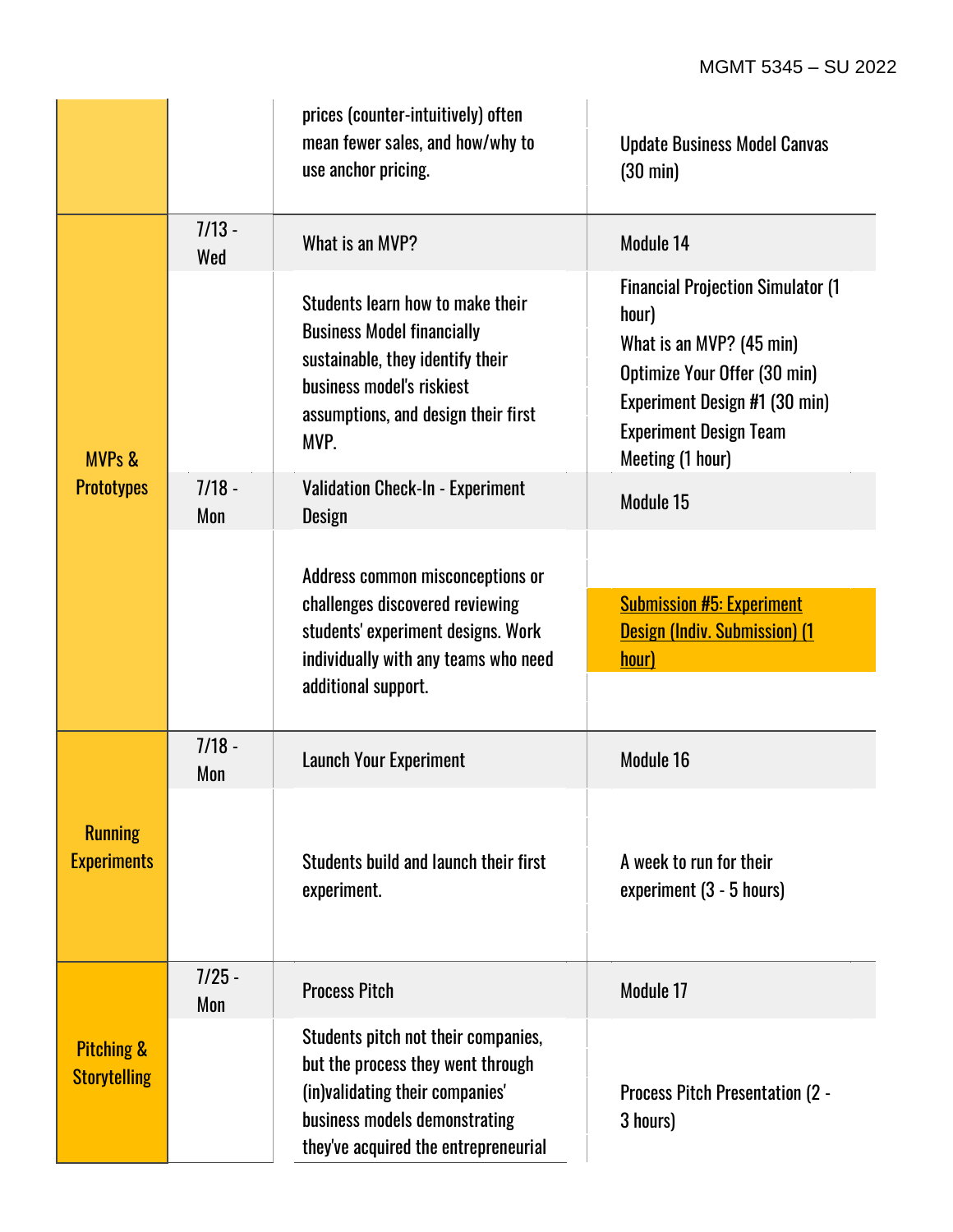|                 | skills to find/test new opportunities<br>outside of class. |                                                                               |
|-----------------|------------------------------------------------------------|-------------------------------------------------------------------------------|
| $7/27 -$<br>Wed | <b>Process Reflection</b>                                  | Module 18                                                                     |
|                 |                                                            | <b>Submission #6: Your Process</b><br>Reflection (Ind. Sub.) (1 - 2<br>hours) |
|                 |                                                            | <b>Entrepreneurship Attitudes</b><br>Survey - After Course (10 min)           |

**I reserve the right to make reasonable alterations to the course calendar and syllabus as provided. It is a guide, not a hard and fast rule. Changes will only be made that benefit the class as a whole. Any changes will be announced via Canvas.**

### **INSTRUCTOR POLICIES**

Professional level writing and communication are critical skills in the business world. This standard should be displayed in all assignments for this class. All communications, both to the Professor and student colleagues should be kept professional, including Discussion Board postings and email correspondence. For written assignments, all work should be proofread, free of grammatical errors, include proper citations, and be in accordance with American Psychological Association (APA) standards.

**NOTE #1**: There is NO EXTRA CREDIT assignments available for this course.

**NOTE #2:** Requests for Incomplete Grades: Incompletes will only be given in emergency or other extreme circumstances. Any request for an incomplete grade in this course must be approved by the professor prior to the last week of classes. Where possible, requests should be submitted in written form and must include an address and/or telephone number where you may be contacted throughout the following semester. For a request of an incomplete grade to be considered, at least two-thirds of the course work have to be completed. Finally approval of an incomplete is up to the department chair.

**NOTE #3:** Questions concerning one's grade on a particular task (e.g., test, case) This should be resolved within one week after receiving the graded material. There will not be reviewing of previously graded material at the end of the semester.

**NOTE #4:** Late Submissions/Resubmissions: You have a period of 7 days each week to complete and submit the weekly assignments. Make sure to plan your time wisely and avoid last minute submissions since no late assignments will be accepted. All assignments must be turned in by the due date unless an extension has been granted. EXTENSIONS ON ASSIGNMENTS WILL BE CONSIDERED ONLY IF THEY ARE REQUESTED AT LEAST 48 HOURS BEFORE THE DUE DATE OF THE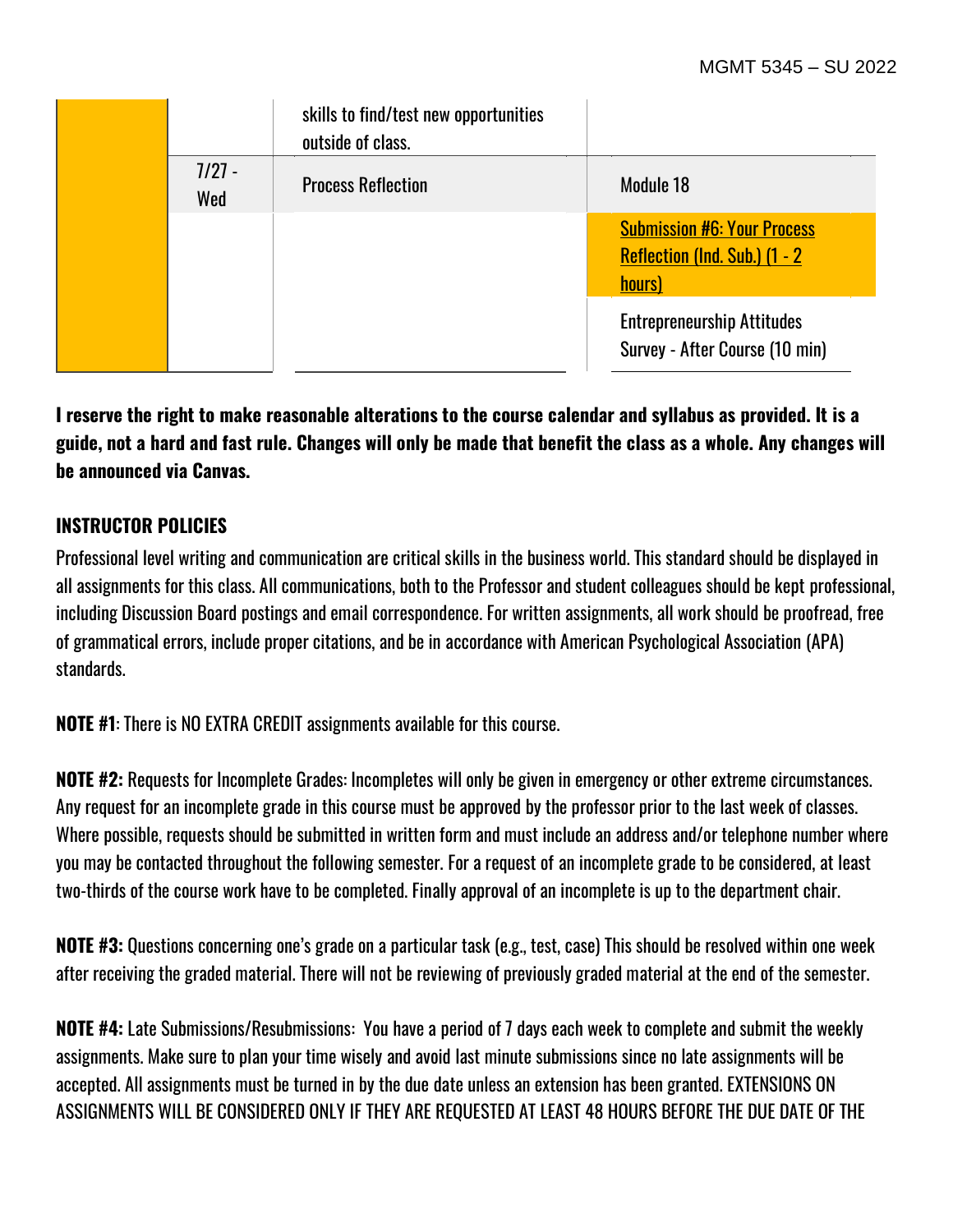ASSIGNMENT UNDER QUESTION. After the fact extensions will not be granted, so if you are sick and you know you will not be able to take a test or submit an assignment on the set due date, make sure to contact me at least 48 hours in advance.

**NOTE #5:** Changes to Syllabus: A syllabus serves as an instructional and study planning document for both faculty and students. Although every effort will be taken to complete the semester according to the syllabus, it may become necessary to make certain changes to better facilitate the academic environment. In such an event, changes will be notified via an announcement in the course. I reserve the right to make reasonable alterations to the course calendar and syllabus. It is a guide, not a hard and fast rule. Changes will only be made that benefit the class as a whole. Changes may be made within the last two weeks of the semester only in exceptional circumstances.

# **EXPECTATIONS**

**What You Can Expect of Me:** You can expect that I will be an active participant in the online course room. I will be prepared and ready to engage in active learning. I will work to create a respectful learning environment where all of us can express our thoughts and ask questions. While we do not have to agree with each other, we will do so in respectful ways. I expect to learn from you as we spend the next 16 weeks together! I will be available to answer your questions and help you be successful in this course.

#### **Technology Requirements**

This course will use the A&M-Central Texas Instructure Canvas learning management system. We strongly recommend the latest versions of Chrome or Firefox browsers. Canvas no longer supports any version of Internet Explorer.

Logon to A&M-Central Texas Canvas [https://tamuct.instructure.com/] or access Canvas through the TAMUCT Online link in myCT [https://tamuct.onecampus.com/]. You will log in through our Microsoft portal.

Username: Your MyCT email address. Password: Your MyCT password

### **Canvas Support**

Use the Canvas Help link, located at the bottom of the left-hand menu, for issues with Canvas. You can select "Chat with Canvas Support," submit a support request through "Report a Problem," or call the Canvas support line: 1-844-757-0953.

For issues related to course content and requirements, contact your instructor.

#### **Other Technology Support**

For data protection and information privacy TAMUCT uses Single Sign On through TAMUS. To update your password select [Texas A&M University System Single Sign On.](https://sso.tamus.edu/Logon.aspx?entityID=https%3A%2F%2Fsso.tamus.edu%2Fshibboleth&return=https%3A%2F%2Fsso.tamus.edu%2FShibboleth.sso%2FDS%3FSAMLDS%3D1%26target%3Dcookie%253A1597543334_da19)

For log-in problems, students should contact Help Desk Central

24 hours a day, 7 days a week

Email: [helpdesk@tamu.edu](mailto:helpdesk@tamu.edu) Phone: (254) 519-5466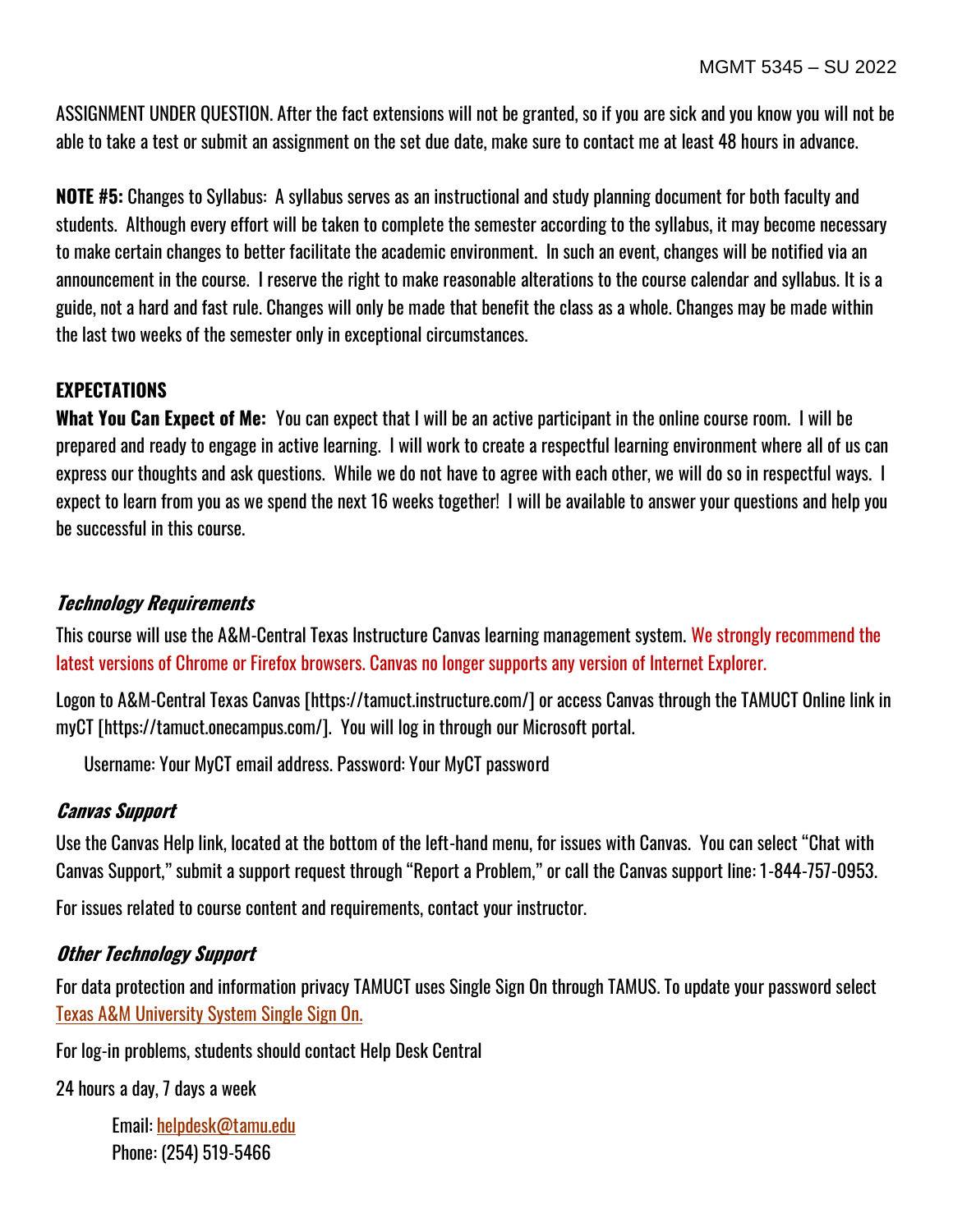[Web Chat:](http://hdc.tamu.edu/) [http://hdc.tamu.edu] Please let the support technician know you are an A&M-Central Texas student.

### **University Resources, Procedures, and Guidelines**

### **General University Resources**

Please select the following link: [University Resources,](https://www.tamuct.edu/University%20Resources.html) URL:<https://www.tamuct.edu/University%20Resources.html>

# **Drop Policy**

If you discover that you need to drop this class, you must complete the [Drop Request](https://dynamicforms.ngwebsolutions.com/casAuthentication.ashx?InstID=eaed95b9-f2be-45f3-a37d-46928168bc10&targetUrl=https%3A%2F%2Fdynamicforms.ngwebsolutions.com%2FSubmit%2FForm%2FStart%2F53b8369e-0502-4f36-be43-f02a4202f612) Dynamic Form through Warrior Web.

[https://dynamicforms.ngwebsolutions.com/casAuthentication.ashx?InstID=eaed95b9-f2be-45f3-a37d-46928168bc10&targetUrl=https%3A%2F%2Fdynamicforms.ngwebsolutions.com%2FSubmit%2FForm%2FStart%2F53b8 369e-0502-4f36-be43-f02a4202f612].

Faculty cannot drop students; this is always the responsibility of the student. The Registrar's Office will provide a deadline on the Academic Calendar for which the form must be completed. Once you submit the completed form to the Registrar's Office, you must go into Warrior Web and confirm that you are no longer enrolled. If you still show as enrolled, FOLLOW-UP with the Registrar's Office immediately. You are to attend class until the procedure is complete to avoid penalty for absence. Should you miss the drop deadline or fail to follow the procedure, you will receive an F in the course, which may affect your financial aid and/or VA educational benefits.

# **Academic Integrity**

Texas A&M University-Central Texas values the integrity of the academic enterprise and strives for the highest standards of academic conduct. A&M-Central Texas expects its students, faculty, and staff to support the adherence to high standards of personal and scholarly conduct to preserve the honor and integrity of the creative community. Any deviation by students from this expectation may result in a failing grade for the assignment and potentially a failing grade for the course. All academic misconduct concerns will be referred to the Office of Student Conduct. When in doubt on collaboration, citation, or any issue, please contact your instructor before taking a course of action.

For more [information](https://nam04.safelinks.protection.outlook.com/?url=https%3A%2F%2Fwww.tamuct.edu%2Fstudent-affairs%2Fstudent-conduct.html&data=04%7C01%7Clisa.bunkowski%40tamuct.edu%7Ccfb6e486f24745f53e1a08d910055cb2%7C9eed4e3000f744849ff193ad8005acec%7C0%7C0%7C637558437485252160%7CUnknown%7CTWFpbGZsb3d8eyJWIjoiMC4wLjAwMDAiLCJQIjoiV2luMzIiLCJBTiI6Ik1haWwiLCJXVCI6Mn0%3D%7C1000&sdata=yjftDEVHvLX%2FhM%2FcFU0B99krV1RgEWR%2BJ%2BhvtoR6TYk%3D&reserved=0) regarding the Student Conduct process, [https://www.tamuct.edu/student-affairs/studentconduct.html].

If you know of potential honor violations by other students, you may [submit](https://nam04.safelinks.protection.outlook.com/?url=https%3A%2F%2Fcm.maxient.com%2Freportingform.php%3FTAMUCentralTexas%26layout_id%3D0&data=04%7C01%7Clisa.bunkowski%40tamuct.edu%7Ccfb6e486f24745f53e1a08d910055cb2%7C9eed4e3000f744849ff193ad8005acec%7C0%7C0%7C637558437485262157%7CUnknown%7CTWFpbGZsb3d8eyJWIjoiMC4wLjAwMDAiLCJQIjoiV2luMzIiLCJBTiI6Ik1haWwiLCJXVCI6Mn0%3D%7C1000&sdata=CXGkOa6uPDPX1IMZ87z3aZDq2n91xfHKu4MMS43Ejjk%3D&reserved=0) a report, [https://cm.maxient.com/reportingform.php?TAMUCentralTexas&layout\_id=0].

# **Academic Accommodations**

At Texas A&M University-Central Texas, we value an inclusive learning environment where every student has an equal chance to succeed and has the right to a barrier-free education. The Office of Access and Inclusion is responsible for ensuring that students with a disability receive equal access to the university's programs, services and activities. If you believe you have a disability requiring reasonable accommodations, please contact the Office of Access and Inclusion, WH-212; or call (254) 501-5836. Any information you provide is private and confidential and will be treated as such.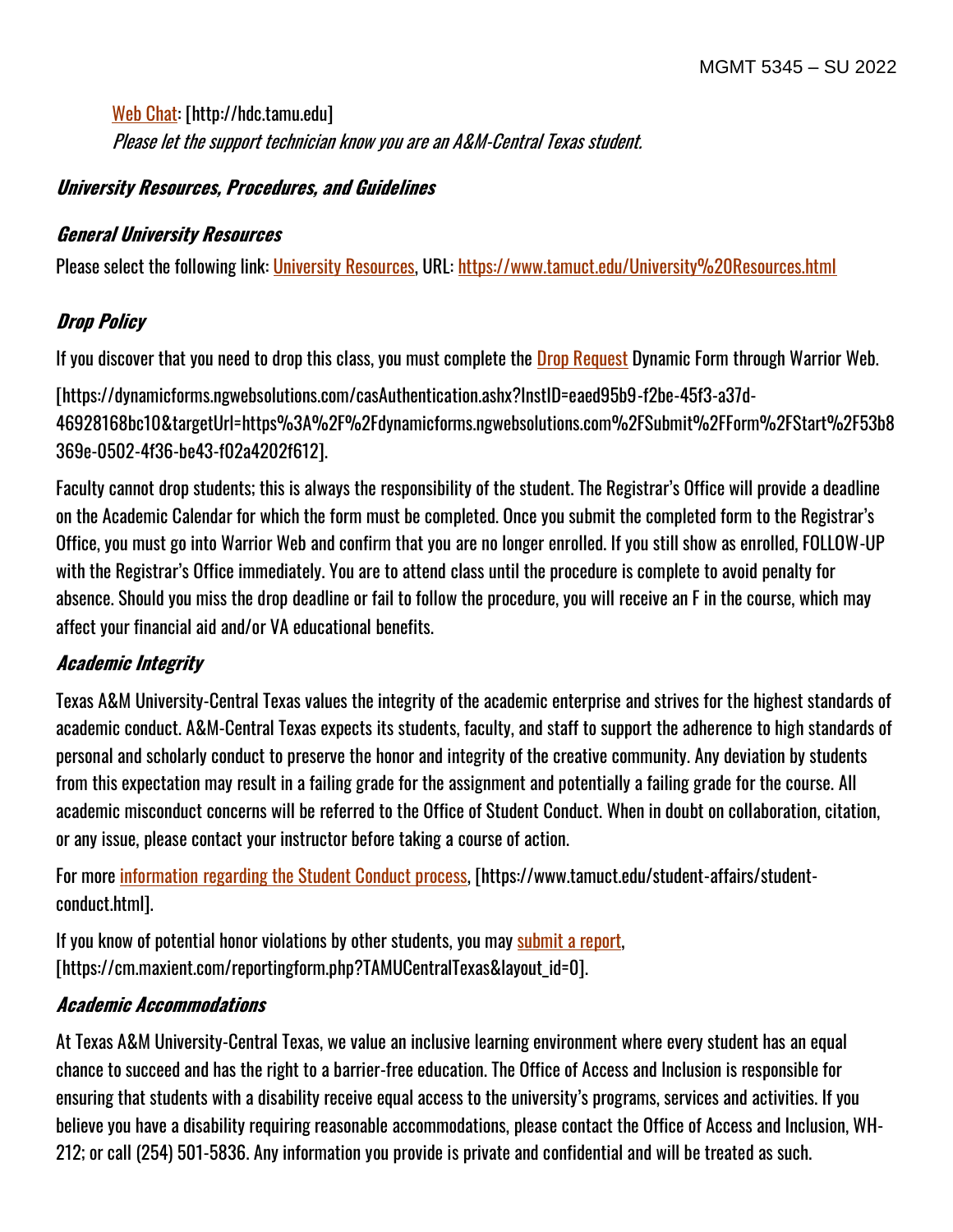For more information, please visit our [Access & Inclusion](https://tamuct.instructure.com/courses/717) Canvas page (log-in required) [https://tamuct.instructure.com/courses/717]

# **Important information for Pregnant and/or Parenting Students**

Texas A&M University-Central Texas supports students who are pregnant and/or parenting. In accordance with requirements of Title IX and related guidance from US Department of Education's Office of Civil Rights, the Dean of Student Affairs' Office can assist students who are pregnant and/or parenting in seeking accommodations related to pregnancy and/or parenting. Students should seek out assistance as early in the pregnancy as possible. For more information, please visit [Student Affairs](https://www.tamuct.edu/student-affairs/pregnant-and-parenting-students.html) [https://www.tamuct.edu/student-affairs/pregnant-and-parenting-students.html]. Students may also contact the institution's Title IX Coordinator. If you would like to read more about these [requirements and guidelines](http://www2.ed.gov/about/offices/list/ocr/docs/pregnancy.pdf) online, please visit the website [http://www2.ed.gov/about/offices/list/ocr/docs/pregnancy.pdf].

Title IX of the Education Amendments Act of 1972 prohibits discrimination on the basis of sex and gender–including pregnancy, parenting, and all related conditions. A&M-Central Texas is able to provide flexible and individualized reasonable accommodation to pregnant and parenting students. All pregnant and parenting students should contact the Associate Dean in the Division of Student Affairs at (254) 501-5909 to seek out assistance. Students may also contact the University's Title IX Coordinator.

# **Tutoring**

Tutoring is available to all A&M-Central Texas students, both virtually and in-person. Student success coaching is available online upon request.

If you have a question, are interested in becoming a tutor, or in need of success coaching contact the Warrior Center for Student Success, Equity and Inclusion at (254) 501-5836, visit the Warrior Center at 212 Warrior Hall, or by emailing [WarriorCenter@tamuct.edu.](mailto:WarriorCenter@tamuct.edu)

To schedule tutoring sessions and view tutor availability, please visit Tutor [Matching](https://tutormatchingservice.com/TAMUCT) [Services](https://tutormatchingservice.com/TAMUCT) [https://tutormatchingservice.com/TAMUCT] or visit the Tutoring Center in 111 Warrior Hall.

Chat live with a remote tutor 24/7 for almost any subject from on your computer! Tutor.com is an online tutoring platform that enables A&M-Central Texas students to log in and receive online tutoring support at no additional cost. This tool provides tutoring in over 40 subject areas except writing support. Access Tutor.com through Canvas.

# **University Writing Center**

University Writing Center: Located in Warrior Hall 416, the University Writing Center (UWC) at Texas A&M University– Central Texas (A&M–Central Texas) is a free service open to all A&M–Central Texas students. For the Spring 2022 semester, the hours of operation are from 10:00 a.m.-5:00 p.m. Monday thru Thursday in Warrior Hall 416 (with online tutoring available every hour as well) with satellite hours available online only Monday thru Thursday from 6:00-9:00 p.m. and Saturday 12:00-3:00 p.m.

Tutors are prepared to help writers of all levels and abilities at any stage of the writing process. While tutors will not write, edit, or grade papers, they will assist students in developing more effective composing practices. By providing a practice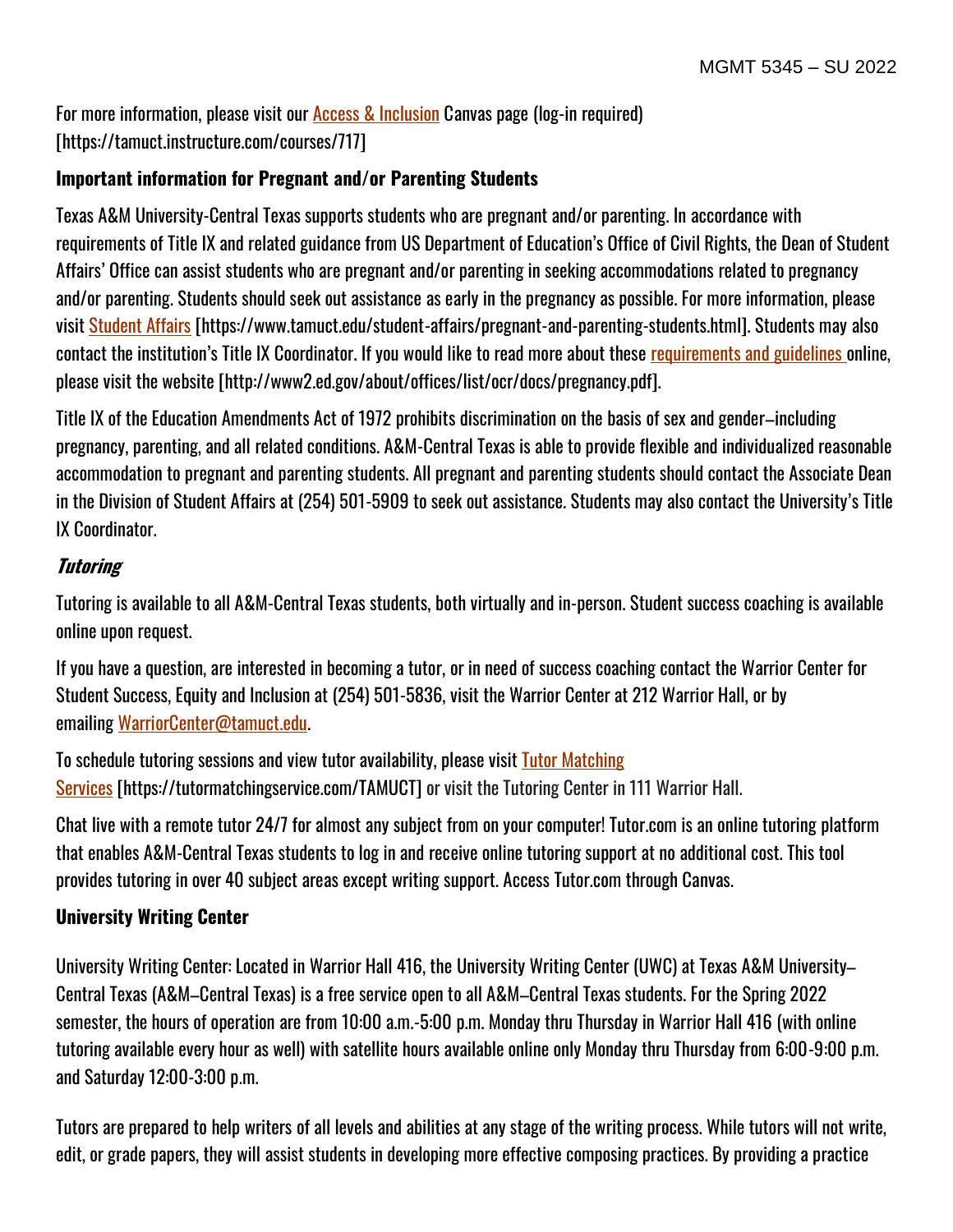audience for students' ideas and writing, our tutors highlight the ways in which they read and interpret students' texts, offering guidance and support throughout the various stages of the writing process. In addition, students may work independently in the UWC by checking out a laptop that runs the Microsoft Office suite and connects to WIFI, or by consulting our resources on writing, including all of the relevant style guides. Whether you need help brainstorming ideas, organizing an essay, proofreading, understanding proper citation practices, or just want a quiet place to work, the UWC is here to help!

Students may arrange a one-to-one session with a trained and experienced writing tutor by making an appointment via [WCOnline](https://tamuct.mywconline.com/) [https://tamuct.mywconline.com/]. In addition, you can email Dr. Bruce Bowles Jr. at bruce.bowles@tamuct.edu if you have any questions about the UWC, need any assistance with scheduling, or would like to schedule a recurring appointment with your favorite tutor by making an appointment via [WCOnline](https://tamuct.mywconline.com/) [https://tamuct.mywconline.com/]. In addition, you can email Dr. Bruce Bowles Jr. at bruce.bowles@tamuct.edu if you have any questions about the UWC, need any assistance with scheduling, or would like to schedule a recurring appointment with your favorite tutor.

# **University Library**

The University Library provides many services in support of research across campus and at a distance. We offer over 200 electronic databases containing approximately 400,000 eBooks and 82,000 journals, in addition to the 96,000 items in our print collection, which can be mailed to students who live more than 50 miles from campus. Research guides for each subject taught at A&M-Central Texas are available through our website to help students navigate these resources. On campus, the library offers technology including cameras, laptops, microphones, webcams, and digital sound recorders.

Research assistance from a librarian is also available 24 hours a day through our online chat service, and at the reference desk when the library is open. Research sessions can be scheduled for more comprehensive assistance, and may take place virtually through WebEx, Microsoft Teams or in-person at the library. Schedule an [appointment](https://nam04.safelinks.protection.outlook.com/?url=https%3A%2F%2Ftamuct.libcal.com%2Fappointments%2F%3Fg%3D6956&data=04%7C01%7Clisa.bunkowski%40tamuct.edu%7Cde2c07d9f5804f09518008d9ab7ba6ff%7C9eed4e3000f744849ff193ad8005acec%7C0%7C0%7C637729369835011558%7CUnknown%7CTWFpbGZsb3d8eyJWIjoiMC4wLjAwMDAiLCJQIjoiV2luMzIiLCJBTiI6Ik1haWwiLCJXVCI6Mn0%3D%7C3000&sdata=KhtjgRSAw9aq%2FoBsB6wyu8b7PSuGN5EGPypzr3Ty2No%3D&reserved=0) [here](https://nam04.safelinks.protection.outlook.com/?url=https%3A%2F%2Ftamuct.libcal.com%2Fappointments%2F%3Fg%3D6956&data=04%7C01%7Clisa.bunkowski%40tamuct.edu%7Cde2c07d9f5804f09518008d9ab7ba6ff%7C9eed4e3000f744849ff193ad8005acec%7C0%7C0%7C637729369835011558%7CUnknown%7CTWFpbGZsb3d8eyJWIjoiMC4wLjAwMDAiLCJQIjoiV2luMzIiLCJBTiI6Ik1haWwiLCJXVCI6Mn0%3D%7C3000&sdata=KhtjgRSAw9aq%2FoBsB6wyu8b7PSuGN5EGPypzr3Ty2No%3D&reserved=0) [https://tamuct.libcal.com/appointments/?g=6956]. Assistance may cover many topics, including how to find articles in peer-reviewed journals, how to cite resources, and how to piece together research for written assignments.

Our 27,000-square-foot facility on the A&M-Central Texas main campus includes student lounges, private study rooms, group work spaces, computer labs, family areas suitable for all ages, and many other features. Services such as interlibrary loan, TexShare, binding, and laminating are available. The library frequently offers workshops, tours, readings, and other events. For more information, please visit our Library [website](https://nam04.safelinks.protection.outlook.com/?url=https%3A%2F%2Ftamuct.libguides.com%2Findex&data=04%7C01%7Clisa.bunkowski%40tamuct.edu%7C7d8489e8839a4915335f08d916f067f2%7C9eed4e3000f744849ff193ad8005acec%7C0%7C0%7C637566044056484222%7CUnknown%7CTWFpbGZsb3d8eyJWIjoiMC4wLjAwMDAiLCJQIjoiV2luMzIiLCJBTiI6Ik1haWwiLCJXVCI6Mn0%3D%7C1000&sdata=2R755V6rcIyedGrd4Os5rkgn1PvhHKU3kUV1vBKiHFo%3D&reserved=0) [http://tamuct.libguides.com/index].

# **A Note about Sexual Violence at A&M-Central Texas**

Sexual violence is a serious safety, social justice, and public health issue. The university offers support for anyone struggling with these issues. University faculty are mandated reporters, so if someone discloses that they were sexually assaulted (or a victim of Domestic/Dating Violence or Stalking) while a student at TAMUCT, faculty members are required to inform the Title IX Office. If you want to discuss any of these issues confidentially, you can do so through Student Wellness and Counseling (254-501-5955) located on the second floor of Warrior Hall (207L).